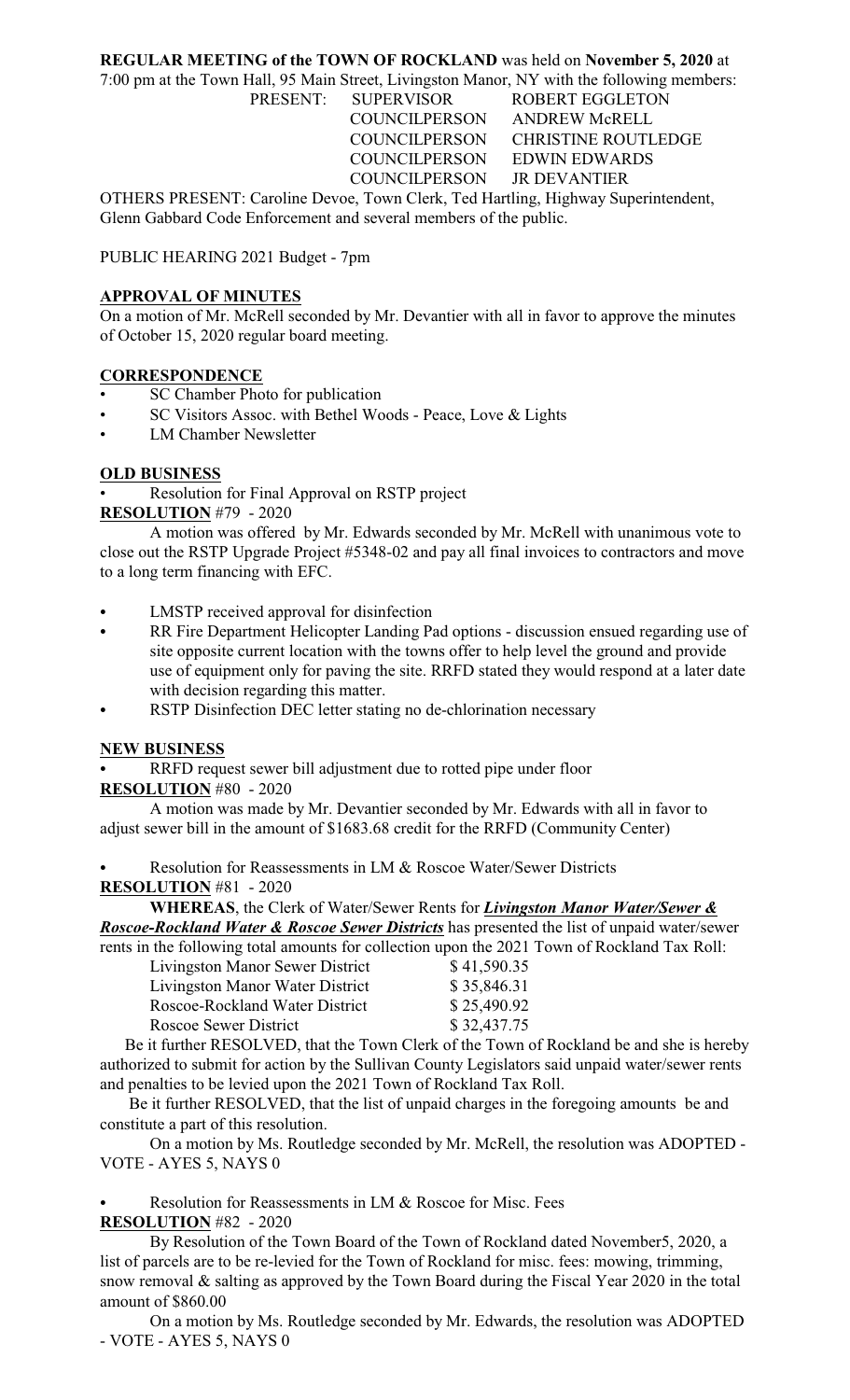### **REGULAR MEETING OF TOWN OF ROCKLAND** November 5, 2020 cont' Pg. 2

#### • Budget Modification

## **RESOLUTION** #83- 2020

WHEREAS, the 2020 Budget requires modification, now therefore be it RESOLVED that the General Fund entries be authorized:

| Revenues |      |                   | Expenditures |             |            |
|----------|------|-------------------|--------------|-------------|------------|
| FROM:    | 3089 | \$6,000.00        |              | TO: 1110.41 | \$6,000.00 |
|          |      | 9060.8 \$4,000.00 |              | 5010.10     | \$4,000.00 |

A motion was offered by Mr. McRell seconded by Mr. Edwards with all in favor to accept the Budget Modifications.

- Short Term Rentals room tax for County
- Misner Agency Water usage more information  $\&$  pictures are requested before decision to adjust charges

Resolution to approve purchase of Butterfly Valve for \$8,489.00 LM Sewer District **RESOLUTION** #84- 2020

A motion was offered by Mr. McRell seconded by Mr. Edwards with all in favor to approve the purchase of a Butterfly Valve for the LM Sewer District in the amount of \$8,489.00

# Resolution to accept 2021 Budget

## **RESOLUTION # 85 - APPROVAL 2021 BUDGET**

On a motion by Mr. McRell seconded by Mr. Devantier the following resolution was

| ADOPTED- VOTE - AYES 5, NAYS 0: | Supervisor Eggleton     | yes        |
|---------------------------------|-------------------------|------------|
|                                 | Councilperson McRell    | yes        |
|                                 | Councilperson Devantier | yes        |
|                                 | Council person Edwards  | <b>ves</b> |
|                                 | Councilperson Routledge | yes        |
|                                 |                         |            |

WHEREAS, the Town Board has met at the time and place specified in the notice of the said hearing on the preliminary budget and an opportunity was given to those present to be heard thereon,

NOW THEREFORE BE IT RESOLVED - that this Town Board does hereby adopt the preliminary budget as the annual budget of this Town for the fiscal year 2021, beginning January 1, 2021, and that such budget as adopted be entered in the minutes of the proceedings of this Town Board, and

BE IT FURTHER RESOLVED - that the Town Clerk, shall certify in triplicate copies of said budget as adopted and deliver to the Legislator's of Sullivan County. The 2021 Budget has an increase of 1.45%

Town Clerks Report Water/Sewer Weekend Schedule

EXECUTIVE SESSION - Taylor Law Collective Bargaining & Negotiations A motion was made by Mr. McRell seconded by Mr. Devantier to enter executive session 7:44 pm A motion was made by Mr. McRell seconded by Mr. Devantier to close executive session at 8:03 pm and re-open regular meeting.

# **DEPARTMENT HEADS**

**Highway - Ted Hartling Superintendent -** trucks are ready for winter**,** need to purchase two new trucks totaling approximately \$80,000 with money currently in budget

- Resolution to purchase New Trucks for Highway Dept.
- **RESOLUTION** #86- 2020

A motion was made by Mr. Edwards seconded by Ms. Routledge with all in favor to approve purchase of two new trucks approximately \$80,000 total purchase price and to authorize putting two old trucks out to auction bid.